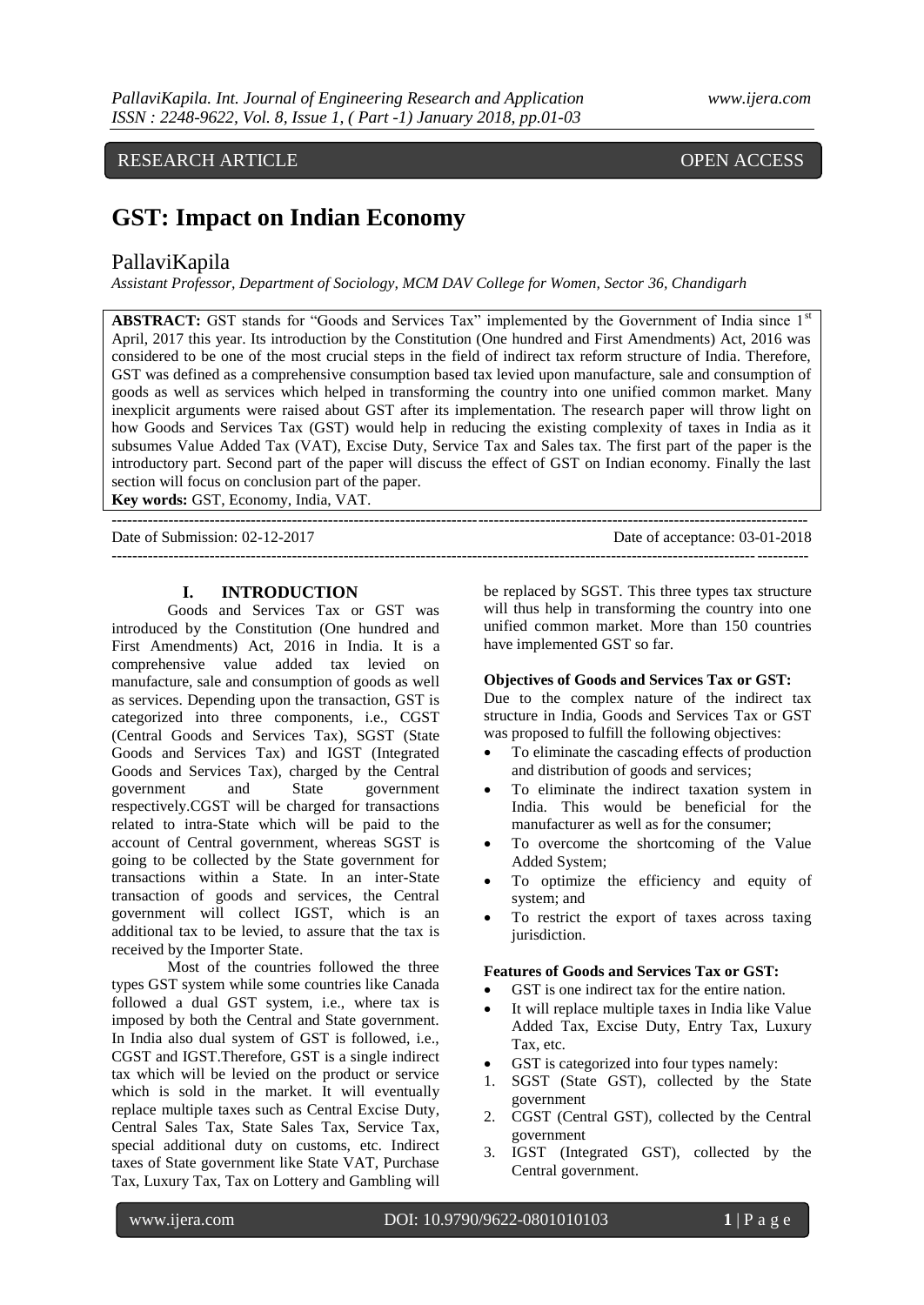- 4. UTGST (Union Territory GST), collected by the Union Territory
- Tax payers with an aggregate turnover in a financial year up to Rs. 20 lakhs and Rs. 10 lakhs for North Eastern States and Special Category States, would be exempted from tax.
- GST slabs are divided into five tax categories, i.e., o%, 5%, 12%, 18% and 28%.

## **II. IMPACT OF GST ON INDIAN ECONOMY**

Dr. R. Vasanthagopal (2011) studied, "*GST in India: A Big Leap in the Indirect Taxation System"* and concluded that switching to GST from current indirect tax system in India will be a positive step to boost the Indian economy. GST while replacing the VAT (Value Added Tax) solved all the complexities present in the current indirect tax system. This tax structure provided the Indian economy with a strong tax system which was much needed for economic development of the country.Thus, Goods and Services Tax had a *positive impact on the Indian economy* which is listed as follows:

- It introduced two-tiered, i.e., One-Country-One-Tax regime system by reducing a number of indirect taxes in India.
- It subsumed all indirect taxes under a single roof at the Centre and State level.
- It not only widens the regime by covering goods and services but also makes it transparent. The customers now know how much taxes they are being charged and on what base.
- By improving the cost-competitiveness of goods and services, GST has free the manufacturing sector from cascading effect (i.e., tax on tax) of taxes.
- It hadbrought down the prices of goods and services eventually leading to an increase in demand and consumption of goods and services. Thus, this system has proved to be beneficial for the people who were fed up of paying high prices.
- A business- friendly environment has been created by increasing Tax-GDP ratio. Manufacturing costs arereduced due to lower burden of taxes on the manufacturing sector; hence prices of consumer goods have come down.

Therefore, this system of tax collection has enhanced the ease of doing business in India.

 Custom duties applicable on exports have been removed under this taxation system, therefore leading to an increased competitiveness of the nation in foreign markets by lowering the costs of transaction.

- A unified tax regime has led to corruption-free taxation system. Black money circulation system, normally followed by shopkeepers and traders, had been put to a mandatory check under GST.
- In the long run, GST will add to the government revenues by extending the tax base, thus providing a boost to the Indian economy. It also served many other benefits for various Stakeholders which are enlisted as below:

### *For Business and Industry:*

- 1. Easy compliance
- 2. Removal of cascading
- 3. Improved competitiveness
- *For Centre and State Governments:*
- 1. Simple and easy to administer
- 2. Better controls on leakage
- 3. Consolidation of tax base
- 4. Higher revenue efficiency

## *For the Consumer:*

- 1. Single and transparent tax proportionate to the value of goods and services
- 2. Reduction of prices

Nitin Kumar, thus while studying*"Goods and Service Tax- A Way Forward"* in 2014, concluded that implementation of GST in India has encouraged unbiased tax structure in India which is indifferent to geographical locations. Apart from the<br>above mentioned positive impact, the above mentioned positive impact, the implementation of GSTalso raised many inexplicit arguments. India adopted a dual system of GST instead of national GST system which is likely to create political as well as economic issues in the country.

Listed below are some of the *negative impacts of Goods and Services Tax* on the Indian economy:

- GST is a mystifying term where double tax is charged in name of a single tax.
- The Real Estate Market was affected badly by the introduction of GST. Home buying prices were increased by 8% hence leading to a reduction in the buyer's market by 12%.
- For consumers, GST did not prove to be beneficial since prices of some goods were decreased whereas; the prices of others were increased at a much higher ratio.
- Services like Telecom, Banking, Airline, etc., has now became expensive than before. Major drawback of the GST regime was the direct hike in service tax rate from 14% to 20-22%.The entire issue of telecommunication sector assumes a serious proportion when India's rural teledensity is not even 50%.